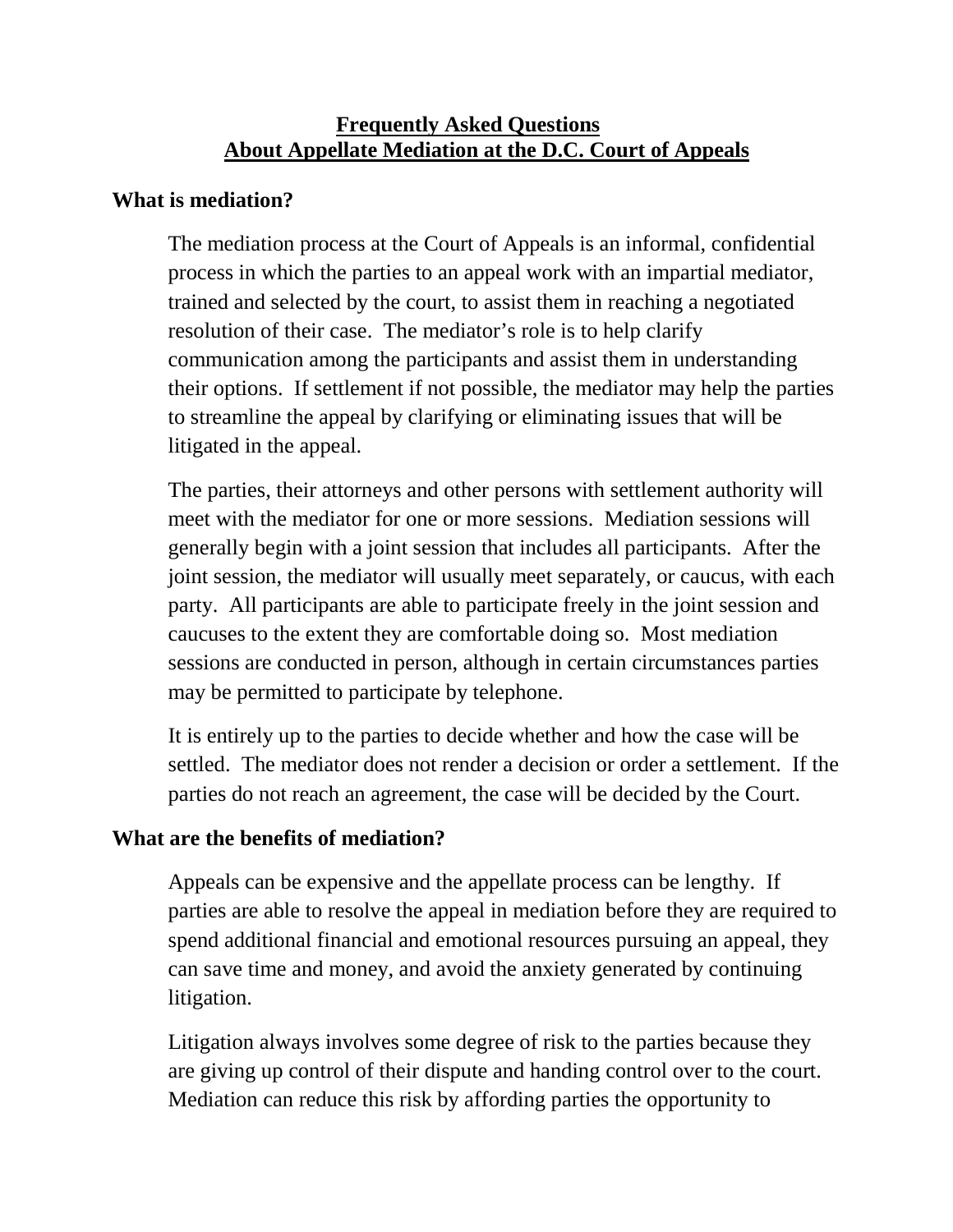maintain maximum control over the outcome of their case. The parties will decide how their dispute will be resolved.

The flexibility offered by the mediation process gives parties the opportunity to craft a resolution that may not be available if the parties proceed with the appellate process. Thus, agreements reached in mediation may be more comprehensive, creative and satisfying to the parties than what might result should the court render a decision.

## **What types of cases are eligible for mediation?**

Civil cases where all parties are represented by counsel are eligible for mediation, including probate cases, marital property and child custody cases, and administrative appeals. Civil cases that are not eligible for mediation are matters from the juvenile court; cases involving attorney licensing, the unauthorized practice of law, domestic violence, child abuse and neglect, termination of parental rights, adoption and the guardianship of minors. Additionally, criminal cases are not eligible for mediation.

# **Are pro se cases, i.e. cases where at least one party is not represented by counsel, eligible for mediation?**

No, to be eligible for mediation all parties must be represented by counsel.

## **Is mediation in the D. C. Court of Appeals voluntary?**

Mediation is voluntary in the respect that the parties have the power to decide whether to settle the appeal and the underlying dispute.

However, the decision as to whether a party will participate in the mediation process is not voluntary. Although the attorneys for the parties to an appeal are often consulted, the decision as to whether a case is scheduled for mediation rests with the Court.

Once a case is scheduled for mediation, parties are required to attend the mediation session. It is expected that parties will participate in the process in good faith and are encouraged to use the time they spend in a mediation session productively.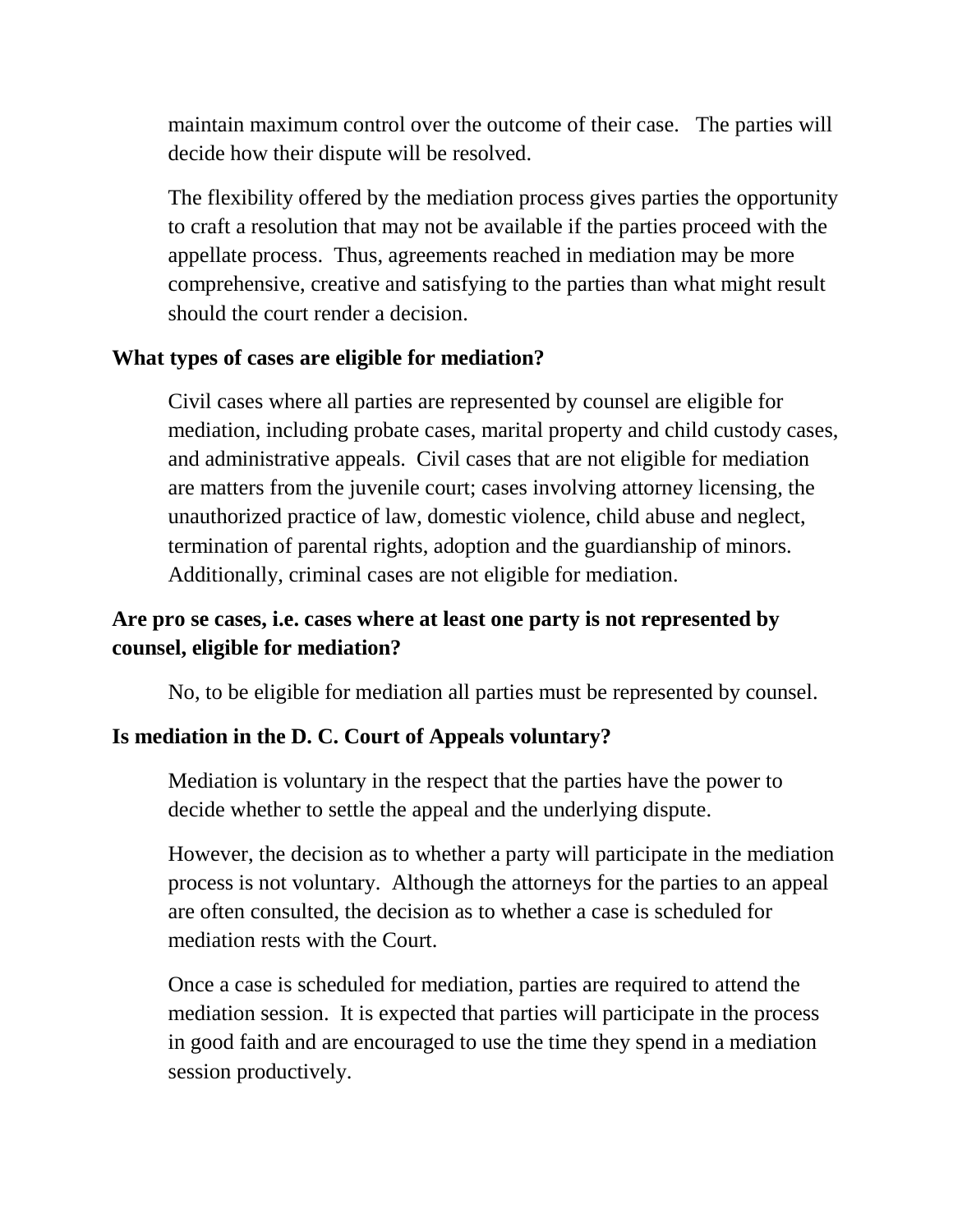#### **Who must attend the mediation?**

All parties, counsel, and any non-party who has authority to resolve the case must be present at the mediation session. Sanctions may be imposed by the Court if a party or counsel does not attend a scheduled mediation session unless they have been excused by mediation program staff in advance of the mediation.

### **Is the mediation process confidential?**

Except as provided by statute, the mediator, participants in the mediation and Mediation Program staff are required to keep information relating to the mediation confidential. Participants may also share information with persons who are directly or indirectly a participant in the negotiations.

The only information that the mediator and mediation program staff may share with the court is limited to: whether mediation occurred or was terminated; whether a settlement was reached; who attended the mediation; and information contained in a written settlement agreement signed by all parties to the agreement.

Additionally, the mediator may disclose information shared during a mediation that indicates abuse, neglect, abandonment, or exploitation of an individual to a public agency responsible for protecting such individuals from such mistreatment.

# **How does having your case selected for mediation affect the briefing schedule?**

In most cases selected for mediation, the appellate process deadlines, such as the obligation to order the transcript and file briefs, will be put on hold until the mediation process has concluded. If the case does not settle in mediation, the appellate deadlines will start again.

### **Can parties or attorneys request mediation?**

Yes, if the case type is one that is eligible for mediation. The request can be made by contacting the Mediation Program Coordinator, Jennifer M. Gartlan, at 202-879-9936 or mediation@dcappeals.gov.